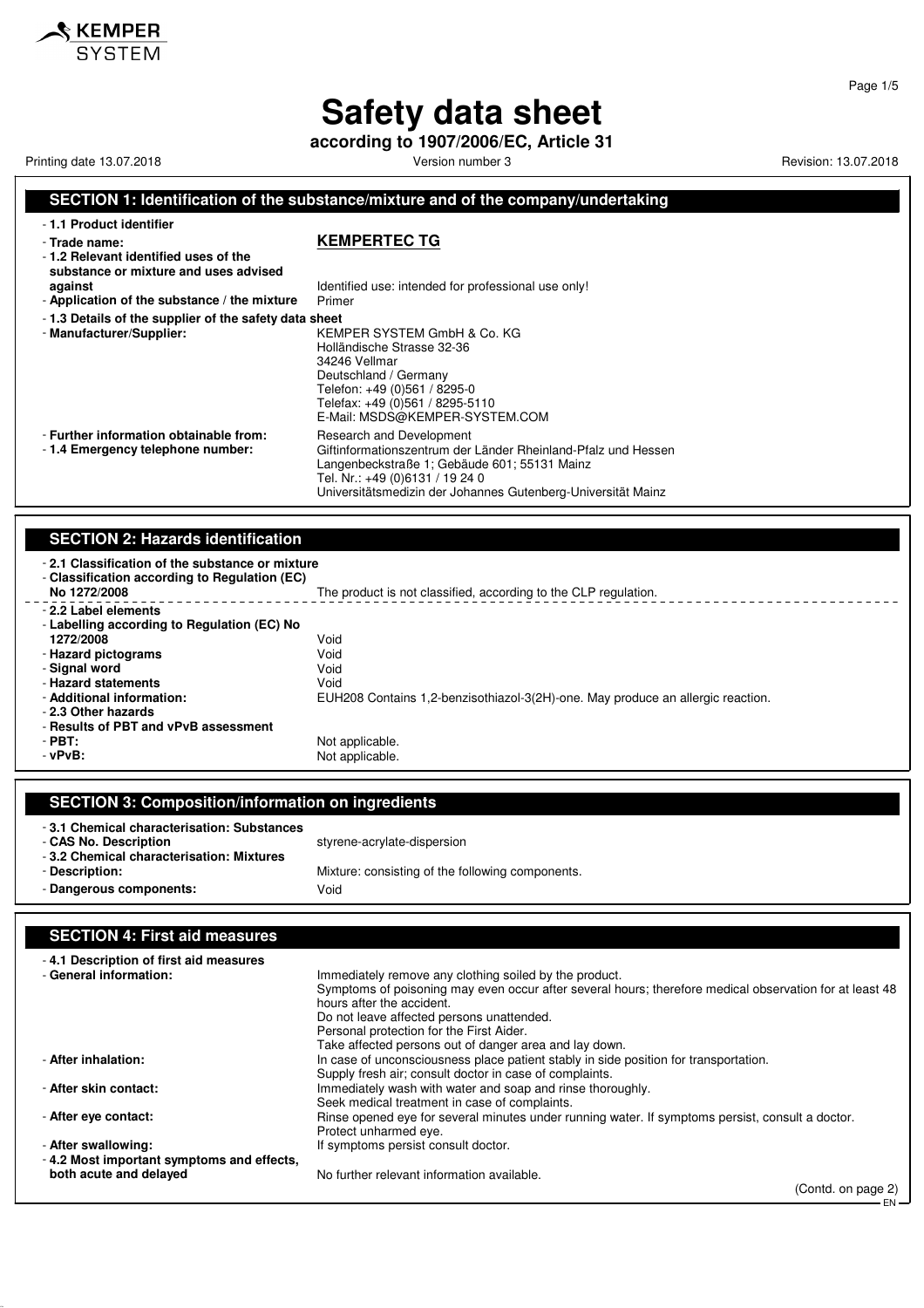

**according to 1907/2006/EC, Article 31**

Printing date 13.07.2018 **Printing date 13.07.2018** Version number 3 Revision: 13.07.2018

(Contd. of page 1)

#### **Trade name: KEMPERTEC TG**

- **4.3 Indication of any immediate medical attention and special treatment needed** No further relevant information available.

| <b>SECTION 5: Firefighting measures</b>                                                       |                                                                                                      |
|-----------------------------------------------------------------------------------------------|------------------------------------------------------------------------------------------------------|
| -5.1 Extinguishing media                                                                      | CO2, powder or water spray. Fight larger fires with water spray or alcohol resistant foam.           |
| - Suitable extinguishing agents:                                                              | Use fire extinguishing methods suitable to surrounding conditions.                                   |
| -5.2 Special hazards arising from the<br>substance or mixture<br>-5.3 Advice for firefighters | Formation of toxic gases is possible during heating or in case of fire.                              |
| - Protective equipment:                                                                       | Do not inhale explosion gases or combustion gases.                                                   |
| - Additional information                                                                      | Dispose of fire debris and contaminated fire fighting water in accordance with official regulations. |

| <b>SECTION 6: Accidental release measures</b>                               |                                                                                                                                                                                                                                  |
|-----------------------------------------------------------------------------|----------------------------------------------------------------------------------------------------------------------------------------------------------------------------------------------------------------------------------|
| -6.1 Personal precautions, protective<br>equipment and emergency procedures | Wear protective equipment. Keep unprotected persons away.                                                                                                                                                                        |
| - 6.2 Environmental precautions:                                            | Ensure adequate ventilation<br>Avoid contact with skin and eyes<br>Inform respective authorities in case of seepage into water course or sewage system.<br>Do not allow to enter sewers/ surface or ground water.                |
| -6.3 Methods and material for containment<br>and cleaning up:               | Prevent from spreading (e.g. by damming-in or oil barriers).<br>Absorb with liquid-binding material (sand, diatomite, acid binders, universal binders, sawdust).<br>Dispose contaminated material as waste according to item 13. |
| -6.4 Reference to other sections                                            | Do not flush with water or aqueous cleansing agents<br>See Section 7 for information on safe handling.<br>See Section 8 for information on personal protection equipment.<br>See Section 13 for disposal information.            |

| <b>SECTION 7: Handling and storage</b> |                                                                                                                                                   |
|----------------------------------------|---------------------------------------------------------------------------------------------------------------------------------------------------|
| - 7.1 Precautions for safe handling    | Store in cool, dry place in tightly closed receptacles.<br>Ensure good ventilation/exhaustion at the workplace.<br>Prevent formation of aerosols. |

| - Storage:                                 |                                            |
|--------------------------------------------|--------------------------------------------|
| - Requirements to be met by storerooms and |                                            |
| receptacles:                               | Store only in the original receptacle.     |
| - Information about storage in one common  |                                            |
| storage facility:                          | Store away from foodstuffs.                |
| - Further information about storage        |                                            |
| conditions:                                | Store in dry conditions.                   |
|                                            | Protect from frost.                        |
|                                            | Keep container tightly sealed.             |
|                                            | Recommended storage temperature: 5-30 °C   |
| - Storage class:                           | 12                                         |
| - 7.3 Specific end use(s)                  | No further relevant information available. |

### **SECTION 8: Exposure controls/personal protection**

| - Additional information about design of<br>technical facilities:                                    | No further data; see item 7.                                                                                                                                                                                                                                                             |
|------------------------------------------------------------------------------------------------------|------------------------------------------------------------------------------------------------------------------------------------------------------------------------------------------------------------------------------------------------------------------------------------------|
| -8.1 Control parameters<br>- Ingredients with limit values that require monitoring at the workplace: |                                                                                                                                                                                                                                                                                          |
| - Additional information:                                                                            | The lists valid during the making were used as basis.                                                                                                                                                                                                                                    |
| - 8.2 Exposure controls<br>- Personal protective equipment:                                          |                                                                                                                                                                                                                                                                                          |
| - General protective and hygienic measures:                                                          | The usual precautionary measures are to be adhered to when handling chemicals.<br>Keep away from foodstuffs, beverages and feed.<br>Immediately remove all soiled and contaminated clothing<br>Wash hands before breaks and at the end of work.<br>Avoid contact with the eyes and skin. |

(Contd. on page 3)

EN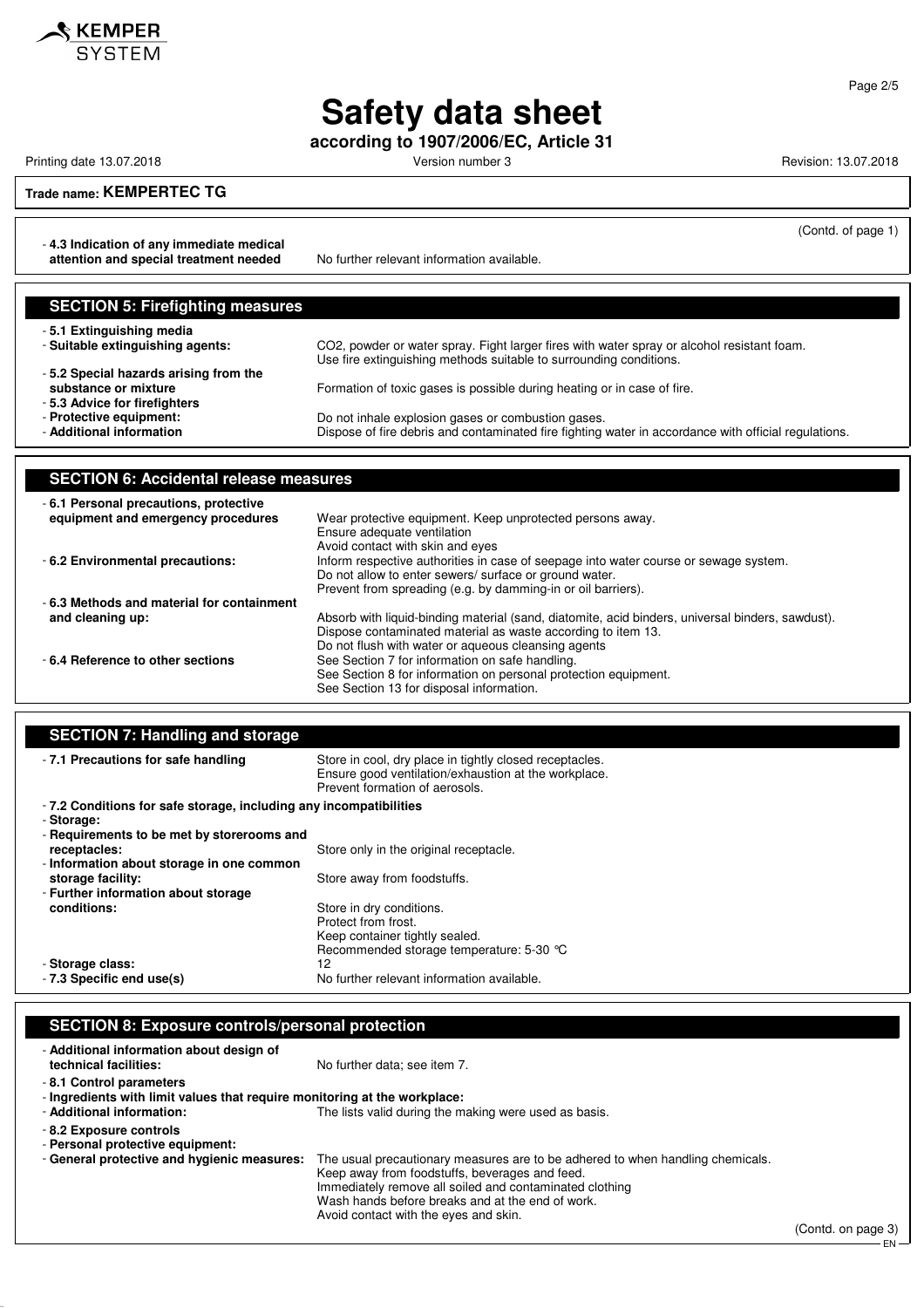

**according to 1907/2006/EC, Article 31**

Printing date 13.07.2018 **Printing date 13.07.2018** Version number 3 Revision: 13.07.2018

#### **Trade name: KEMPERTEC TG** (Contd. of page 2) - **Respiratory protection:** When used properly and under normal conditions, breathing protection is not required. Use suitable respiratory protective device in case of insufficient ventilation. Filter A/P2 Respiratory protection - Gas filters and combination filters according to EN 141 - **Protection of hands:** Protective gloves Check protective gloves prior to each use for their proper condition. Only use chemical-protective gloves with CE-labelling of category III. The glove material has to be impermeable and resistant to the product/ the substance/ the preparation. Selection of the glove material on consideration of the penetration times, rates of diffusion and the degradation After use of gloves apply skin-cleaning agents and skin cosmetics. - **Material of gloves** Recommended materials: Nitrile rubber, NBR Recommended thickness of the material: ≥ 0.1 mm The selection of the suitable gloves does not only depend on the material, but also on further marks of quality and varies from manufacturer to manufacturer. - **Penetration time of glove material** The determined penetration times according to EN 374 part III are not performed under practical conditions. Therefore a maximum wearing time, which corresponds to 50% of the penetration time, is recommended. - **Eye protection:** Tightly sealed goggles - **Body protection:** Protective work clothing

Impervious protective clothing

| <b>SECTION 9: Physical and chemical properties</b>                                                   |                                                                    |
|------------------------------------------------------------------------------------------------------|--------------------------------------------------------------------|
| -9.1 Information on basic physical and chemical properties<br>- General Information<br>- Appearance: |                                                                    |
| Form:                                                                                                | Fluid                                                              |
| Colour:<br>- Odour:                                                                                  | Opaque<br>Characteristic                                           |
| - Odour threshold:                                                                                   | Not determined.                                                    |
| - pH-value:                                                                                          | Not determined.                                                    |
| - Change in condition<br>Melting point/freezing point:<br>Initial boiling point and boiling range:   | Undetermined.<br>Undetermined.                                     |
| - Flash point:                                                                                       | Not applicable.                                                    |
| - Flammability (solid, gas):                                                                         | Not applicable.                                                    |
| - Decomposition temperature:                                                                         | Not determined.                                                    |
| - Auto-ignition temperature:                                                                         | Not determined.                                                    |
| - Explosive properties:                                                                              | Product does not present an explosion hazard.                      |
| - Explosion limits:<br>Lower:<br>Upper:                                                              | Not determined.<br>Not determined.                                 |
| - Density at 20 °C:<br>- Relative density<br>- Vapour density<br>- Evaporation rate                  | 1 $q/cm3$<br>Not determined.<br>Not determined.<br>Not determined. |
| - Solubility in / Miscibility with<br>water:                                                         | Fully miscible.                                                    |
| - Partition coefficient: n-octanol/water:                                                            | Not determined.                                                    |
| - Viscosity:<br>Dynamic:                                                                             | Not determined.                                                    |
|                                                                                                      | (Contd. on page 4)                                                 |

EN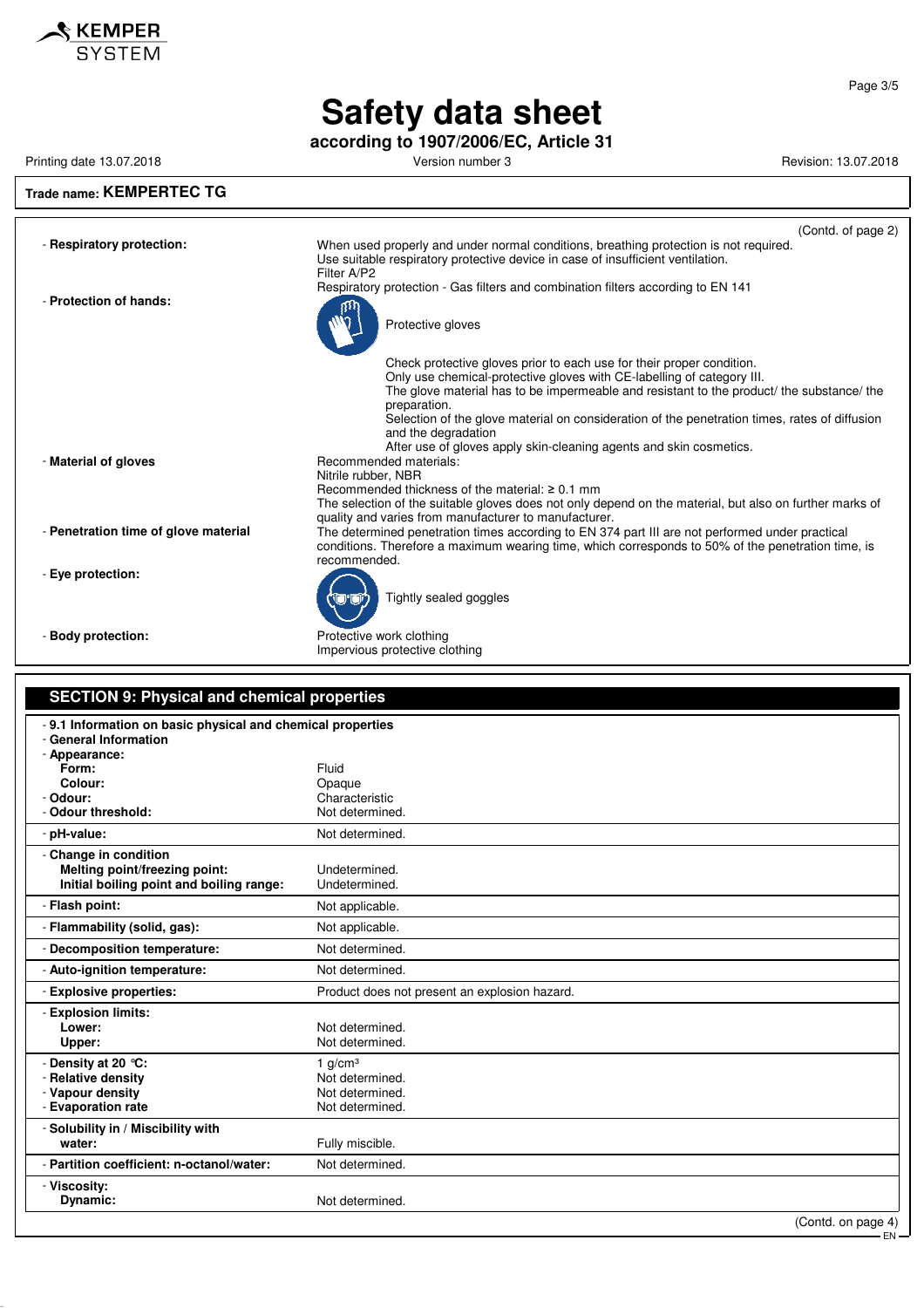

**according to 1907/2006/EC, Article 31**

Printing date 13.07.2018 **Printing date 13.07.2018** Version number 3 Revision: 13.07.2018

#### **Trade name: KEMPERTEC TG**

|                                                          |                                                     | (Contd. of page 3) |
|----------------------------------------------------------|-----------------------------------------------------|--------------------|
| Kinematic:                                               | Not determined.                                     |                    |
| - Solvent content:<br>VOC (EC)<br>-9.2 Other information | 0.50%<br>No further relevant information available. |                    |

#### **SECTION 10: Stability and reactivity**

- **10.2 Chemical stability**

- **10.1 Reactivity 10.1 Reactivity 10.1 Reactivity 10.1 Reactivity** 

- 
- **Thermal decomposition / conditions to be avoided:** No decomposition if used according to specifications.
- **10.3 Possibility of hazardous reactions** No dangerous reactions known.
- **10.4 Conditions to avoid**<br> **10.5 Incompatible materials:** No further relevant information available.
- 
- **10.5 Incompatible materials:** No further relevant information available. No dangerous decomposition products known.

#### **SECTION 11: Toxicological information** - **11.1 Information on toxicological effects** - **Acute toxicity Based on available data, the classification criteria are not met.** - **Primary irritant effect:** - **Skin corrosion/irritation** Based on available data, the classification criteria are not met.<br>- **Serious eye damage/irritation** Based on available data, the classification criteria are not met. - **Serious eye damage/irritation** Based on available data, the classification criteria are not met.<br>- **Respiratory or skin sensitisation** Based on available data, the classification criteria are not met. Based on available data, the classification criteria are not met. - **CMR effects (carcinogenity, mutagenicity and toxicity for reproduction)** - **Germ cell mutagenicity**<br>- **Carcinogenicity** Based on available data, the classification criteria are not met.<br>Based on available data, the classification criteria are not met. Based on available data, the classification criteria are not met.

| Based on available data, the classification criteria are not met. |
|-------------------------------------------------------------------|
| Based on available data, the classification criteria are not met. |
| Based on available data, the classification criteria are not met. |
| Based on available data, the classification criteria are not met. |
|                                                                   |

| <b>SECTION 12: Ecological information</b>                                                                                                                                           |                                                                                                                                                                                                               |
|-------------------------------------------------------------------------------------------------------------------------------------------------------------------------------------|---------------------------------------------------------------------------------------------------------------------------------------------------------------------------------------------------------------|
| - 12.1 Toxicity<br>- Aquatic toxicity:<br>-12.2 Persistence and degradability<br>-12.3 Bioaccumulative potential<br>- 12.4 Mobility in soil<br>- Additional ecological information: | No further relevant information available.<br>No further relevant information available.<br>No further relevant information available.<br>No further relevant information available.                          |
| - General notes:                                                                                                                                                                    | Water hazard class 1 (German Regulation) (Self-assessment): slightly hazardous for water<br>Do not allow undiluted product or large quantities of it to reach ground water, water course or sewage<br>system. |
| -12.5 Results of PBT and vPvB assessment                                                                                                                                            |                                                                                                                                                                                                               |
| $-$ PBT:                                                                                                                                                                            | Not applicable.                                                                                                                                                                                               |
| - vPvB:                                                                                                                                                                             | Not applicable.                                                                                                                                                                                               |
| - 12.6 Other adverse effects                                                                                                                                                        | No further relevant information available.                                                                                                                                                                    |
|                                                                                                                                                                                     |                                                                                                                                                                                                               |

| <b>SECTION 13: Disposal considerations</b> |                                                                                                                                                                                    |  |  |  |  |
|--------------------------------------------|------------------------------------------------------------------------------------------------------------------------------------------------------------------------------------|--|--|--|--|
| - Recommendation                           | - 13.1 Waste treatment methods<br>Must not be disposed together with household garbage. Do not allow product to reach sewage system.<br>Disposal according to official regulations |  |  |  |  |
| - European waste catalogue                 |                                                                                                                                                                                    |  |  |  |  |
|                                            | 08 01 12   waste paint and varnish other than those mentioned in 08 01 11                                                                                                          |  |  |  |  |
|                                            | 08 01 11* waste paint and varnish containing organic solvents or other hazardous substances                                                                                        |  |  |  |  |
| 15 01 02                                   | plastic packaging                                                                                                                                                                  |  |  |  |  |
|                                            | $\sqrt{2}$                                                                                                                                                                         |  |  |  |  |

(Contd. on page 5) EN

Page 4/5